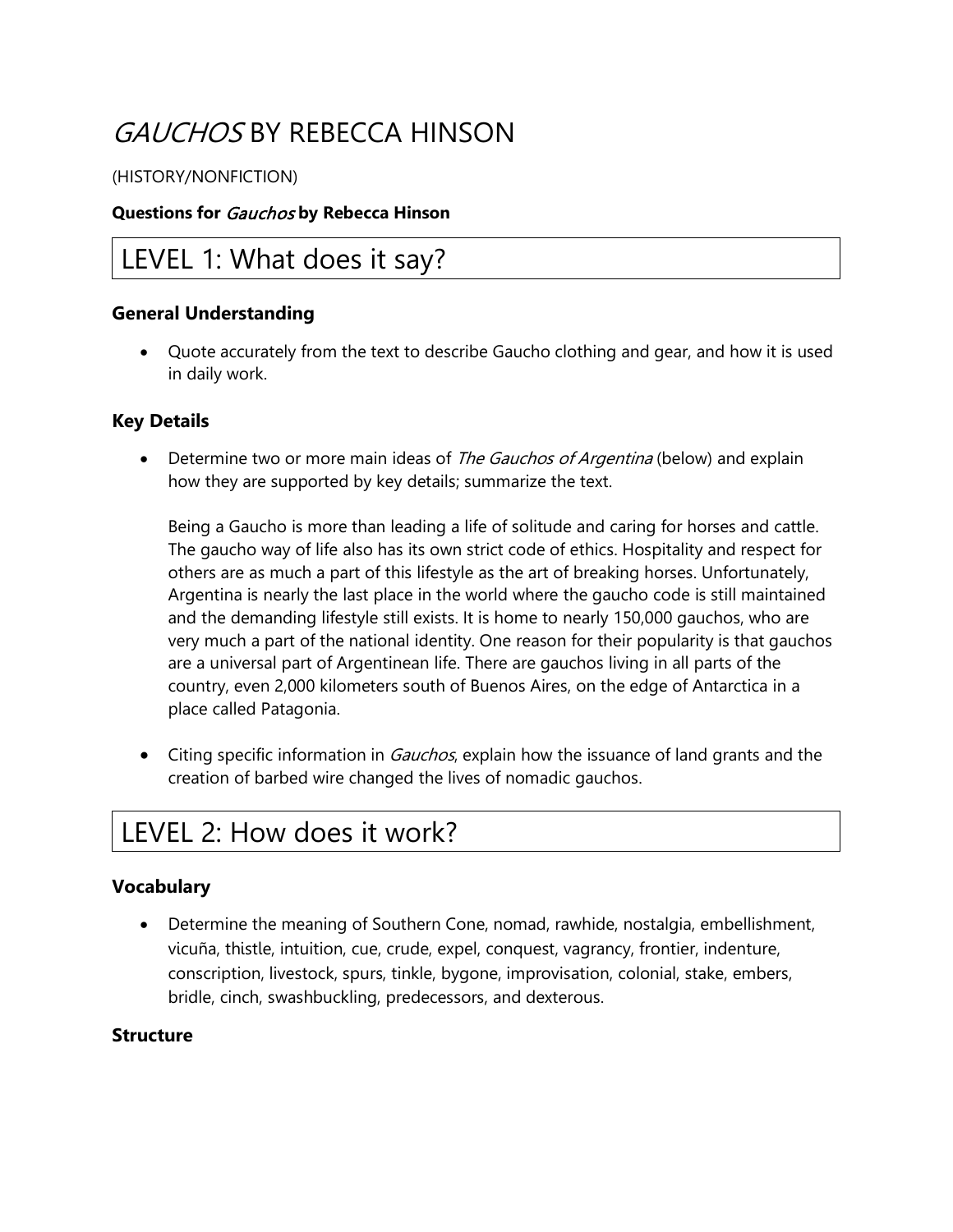• Compare and contrast Gaucho musical events in Gauchos and The Gaucho Juan Moreira (below).

On the serene moonlit nights of his youth, young Moreira would saddle his dappled bay horse, tie his guitar behind the saddle, and ride to the house of a friend, where he was always welcome because his arrival promised gaiety and dancing. Friends and neighbors gathered at the house with high expectations, passing the mate gourd and gin bottle around, a sip of mate, a shot of gin, as they listened with rapt attention to Moreira's song. Then the dancing started and continued until midnight or one o-clock in the morning . . . The guests are hardworking folk, neighbors, and possibly a traveling stranger or two who has been invited to unsaddle and spend the night, because our gauchos consider hospitality a sacred obligation. Outlaws drifters, and other dangerous men stay away from parties like this and gravitate instead to isolated pulperías, where they arrive under cover of darkness and leave early the next morning.

#### • **Author's Craft**

Analyze accounts of Martín Fierro in *Gauchos* and the *Catholic Sun* (below) noting important similarities and differences in the points of view they represent.

"Martin Fierro" —represents "the heart of our national identity," the future pope once wrote. He wrote that in the idyllic world of Fierro, the gaucho lives in harmony with nature, works with joy and skill, has fun with his friends, and lives simply and humanely surrounded by few material belongings. Then-Cardinal Bergoglio highlighted the fortitude and can-do attitude of the gaucho, who "takes his destiny into his own hands" with what little he has instead of pining for more or waiting for someone else to act.

## LEVEL 3: What does it mean?

#### **Author's Purpose**

• Explain how the author uses reasons and evidence to support her assertion that the gaucho is at one with nature and his loyal steed.

#### **Intertextual Connections**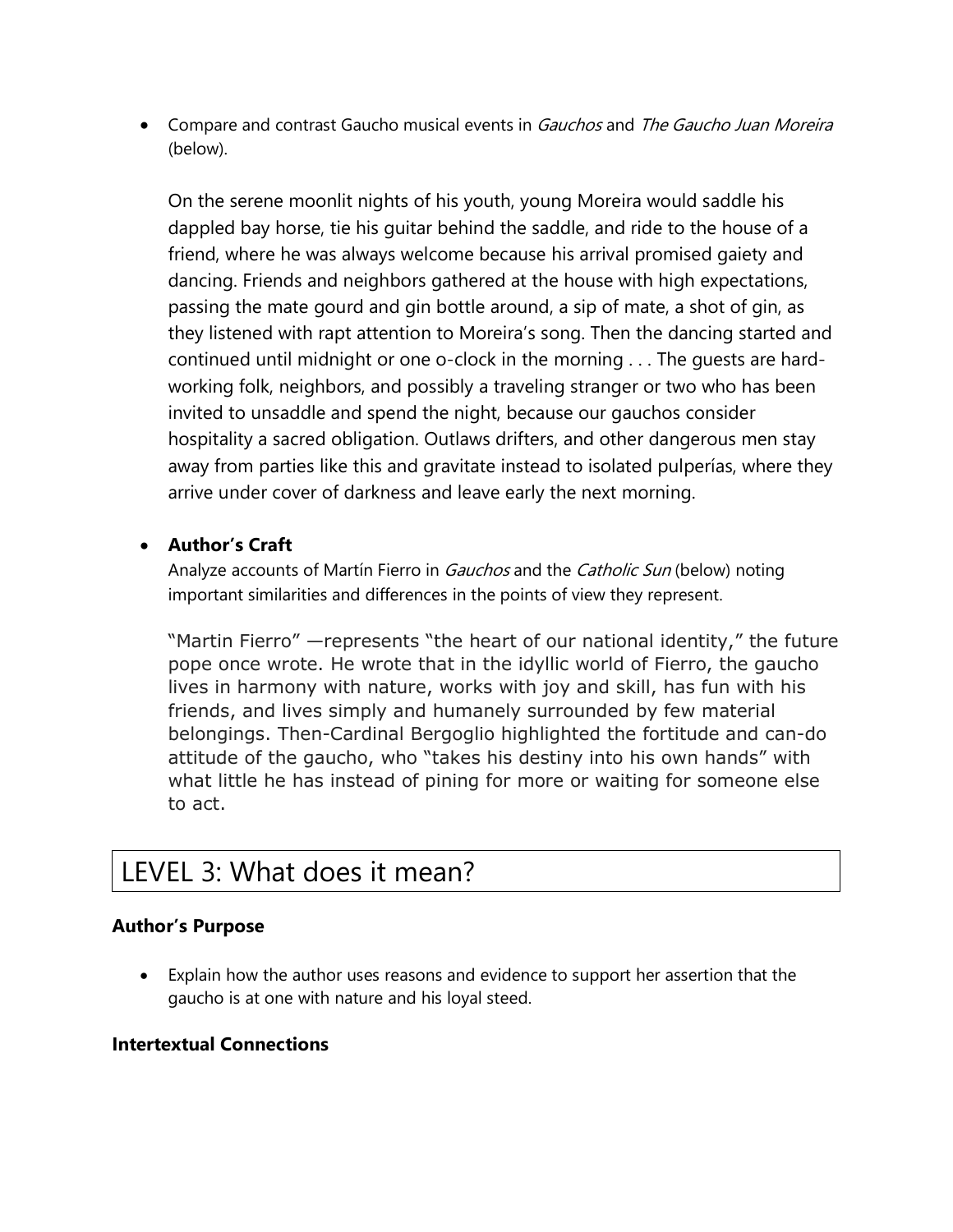• Draw on information in *Gauchos* and *Insight Guide, Argentina* (below) to explain how politics and technology changed the lives of nomadic gauchos?

Profound change came to the gauchos' way of life as increasing portions of the pampa came under private ownership. Beginning in the late  $18<sup>th</sup>$  century, large land grants were made to powerful men from Buenos Aires, often as a form of political patronage. The gauchos, with their anarchistic and highly independent ways, were seen as a hindrance to the development of the land. Increasing restrictions were put on their lives, in order to bring them under authoritarian control and to put them at the service of the new landowners.

• Draw on information from *Gauchos* and *Don Segundo Sombra* (below) to define the image of the gaucho.

He was the one who patiently led me to the full knowledge of the man living on the plains of the pampa. He taught me the skills of the herdsman, the tricks of the tamer, the handling of the lasso and the boleadoras, the difficult science of breaking in a good horse for all the tasks it will face, to form a good troop of horses, even the way to capture animals anywhere and anyhow. Observing him, I became dexterous at making rawhide strips with which I would then make my reins, cinches, and the like. Through him, I learned about life, resistance, and integrity in battle, the stoicism of accepting fate with no complaints, moral strength in love affairs, distrust of women and drink, caution with outsiders, faith in friends…

## LEVEL 4: What does it inspire you to do?

#### **Opinion with Evidence or Argument**

• Integrate information from *Gauchos* and the following texts to write or speak about gauchos knowledgeably.

Paul Groussac: The gaucho is a wanderer, a prodigal son of society. Born in some ranch of the Argentine pampa, a branch soon severed from the parent trunk, raised on horseback, he learns from boyhood days to struggle and to suffer. He matures, face to face with impassive nature, holding always this notion: that he should not and cannot rely on anyone but himself alone. . . Like the Mohican he has every sense sharpened as though it were an indispensable weapon: has acquired the hearing and scent of a wild animal, the keen vision of a falcon; and he likewise possesses that bodily insensibility, that resistance to cold and hunger, that faculty of enduring and pain and healing his injuries, characteristic of lower organisms. . . He 'hires out' on some estancia, but almost never for long; since he prefers to wander in quest of festivity, brandings, and races,